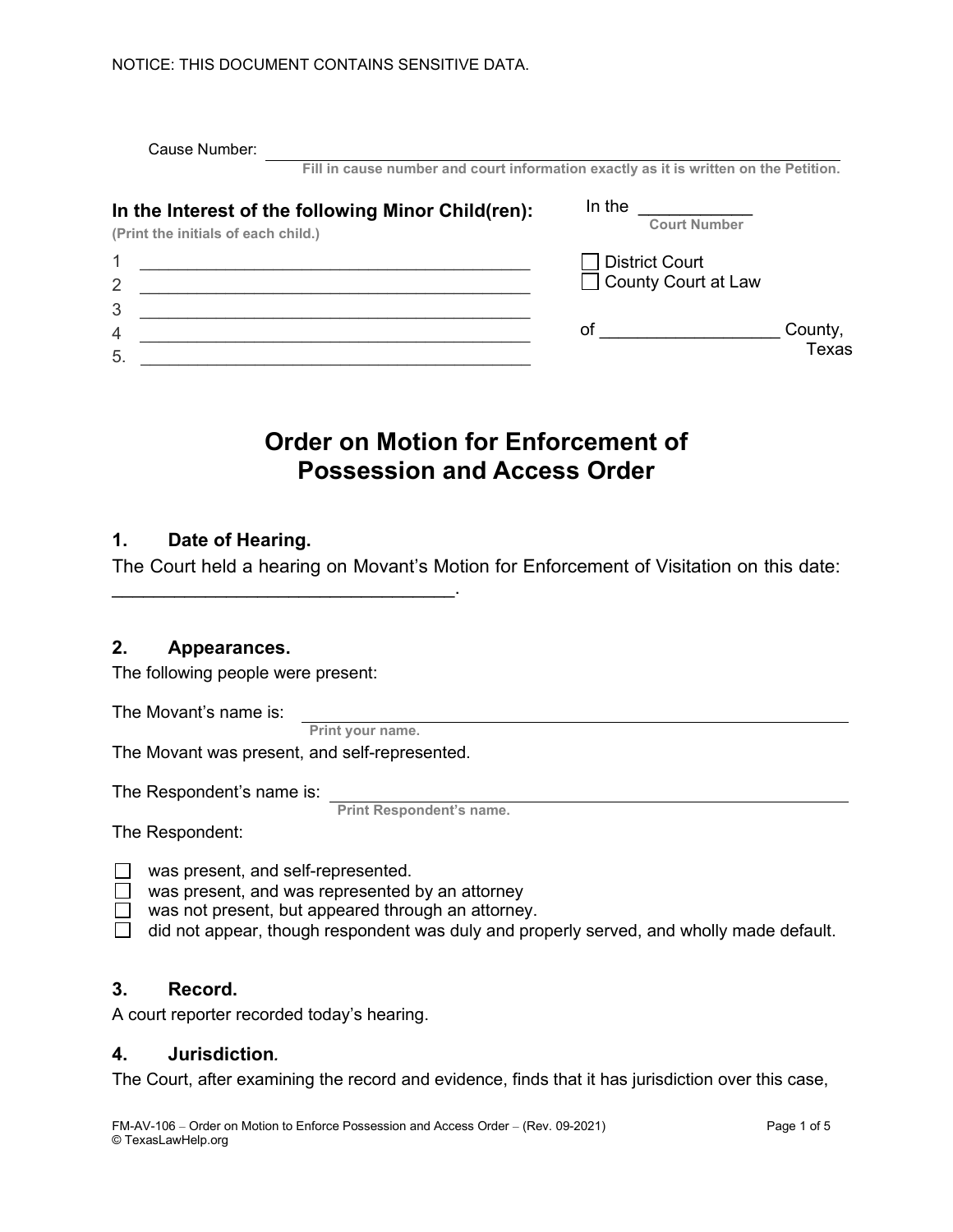the children, and the parties, that all notice requirements have been satisfied, and all legal requirements have been met to hear this case.

## **5. Jury.**

A jury was waived, and all questions of law and fact were presented to the Court.

## **6. Clarification of Prior Order.**

The Court finds that the prior order was not specific enough to be enforced by contempt. The prior order should be clarified. Respondent should be ordered to comply with the terms of this clarifying order no later than \_\_\_\_\_\_\_\_\_\_\_\_\_\_\_\_\_\_\_\_\_\_(date) which this court finds is a reasonable time for compliance.

 $\mathcal{L}_\text{max}$  , and the set of the set of the set of the set of the set of the set of the set of the set of the set of the set of the set of the set of the set of the set of the set of the set of the set of the set of the  $\mathcal{L} = \{ \mathcal{L} = \{ \mathcal{L} = \mathcal{L} \} \cup \{ \mathcal{L} = \{ \mathcal{L} = \mathcal{L} \} \cup \{ \mathcal{L} = \{ \mathcal{L} = \mathcal{L} \} \cup \{ \mathcal{L} = \{ \mathcal{L} = \mathcal{L} \} \cup \{ \mathcal{L} = \{ \mathcal{L} = \mathcal{L} \} \cup \{ \mathcal{L} = \{ \mathcal{L} = \mathcal{L} \} \cup \{ \mathcal{L} = \{ \mathcal{L} = \mathcal{L} \} \cup \{ \mathcal{L} = \{ \mathcal{L}$  $\mathcal{L}_\text{max}$  , and the set of the set of the set of the set of the set of the set of the set of the set of the set of the set of the set of the set of the set of the set of the set of the set of the set of the set of the  $\mathcal{L}_\text{max}$  , and the set of the set of the set of the set of the set of the set of the set of the set of the set of the set of the set of the set of the set of the set of the set of the set of the set of the set of the  $\_$  , and the contribution of the contribution of  $\mathcal{L}_1$  , and the contribution of  $\mathcal{L}_2$  $\mathcal{L} = \{ \mathcal{L} = \{ \mathcal{L} = \mathcal{L} \} \cup \{ \mathcal{L} = \{ \mathcal{L} = \mathcal{L} \} \cup \{ \mathcal{L} = \{ \mathcal{L} = \mathcal{L} \} \cup \{ \mathcal{L} = \{ \mathcal{L} = \mathcal{L} \} \cup \{ \mathcal{L} = \{ \mathcal{L} = \mathcal{L} \} \cup \{ \mathcal{L} = \{ \mathcal{L} = \mathcal{L} \} \cup \{ \mathcal{L} = \{ \mathcal{L} = \mathcal{L} \} \cup \{ \mathcal{L} = \{ \mathcal{L}$  $\mathcal{L}_\text{max}$  , and the set of the set of the set of the set of the set of the set of the set of the set of the set of the set of the set of the set of the set of the set of the set of the set of the set of the set of the  $\mathcal{L}_\text{max}$  , and the set of the set of the set of the set of the set of the set of the set of the set of the set of the set of the set of the set of the set of the set of the set of the set of the set of the set of the  $\_$  , and the contribution of the contribution of  $\mathcal{L}_1$  , and the contribution of  $\mathcal{L}_2$  $\mathcal{L} = \{ \mathcal{L} = \{ \mathcal{L} = \mathcal{L} \} \cup \{ \mathcal{L} = \{ \mathcal{L} = \mathcal{L} \} \cup \{ \mathcal{L} = \{ \mathcal{L} = \mathcal{L} \} \cup \{ \mathcal{L} = \{ \mathcal{L} = \mathcal{L} \} \cup \{ \mathcal{L} = \{ \mathcal{L} = \mathcal{L} \} \cup \{ \mathcal{L} = \{ \mathcal{L} = \mathcal{L} \} \cup \{ \mathcal{L} = \{ \mathcal{L} = \mathcal{L} \} \cup \{ \mathcal{L} = \{ \mathcal{L}$  $\mathcal{L}_\text{max}$  , and the set of the set of the set of the set of the set of the set of the set of the set of the set of the set of the set of the set of the set of the set of the set of the set of the set of the set of the

IT IS ORDERED that the prior order of the Court is clarified as follows:

IT IS FURTHER ORDERED that all terms of the prior order that are not clarified in this order shall remain in full force and effect. IT IS FURTHER ORDERED that Respondent shall comply with the terms of the prior order that are clarified in this order no later than

(date), after which these clarifying orders may be enforced by

contempt.

## **7. Findings.**

After considering the record, evidence, testimony, and arguments, the Court makes the following FINDINGS:

| Respondent |  |
|------------|--|
|------------|--|

| __________________          |                                            |  |  |  |
|-----------------------------|--------------------------------------------|--|--|--|
| (Print respondent's name.)  |                                            |  |  |  |
| was able to comply with the |                                            |  |  |  |
|                             | (Print the title of the visitation order.) |  |  |  |

dated

**Print the date the visitation order was signed)**

but knowingly, willfully and without justification failed and refused to obey the order by:

 $\Box$  failing to surrender possession of the children on the following dates: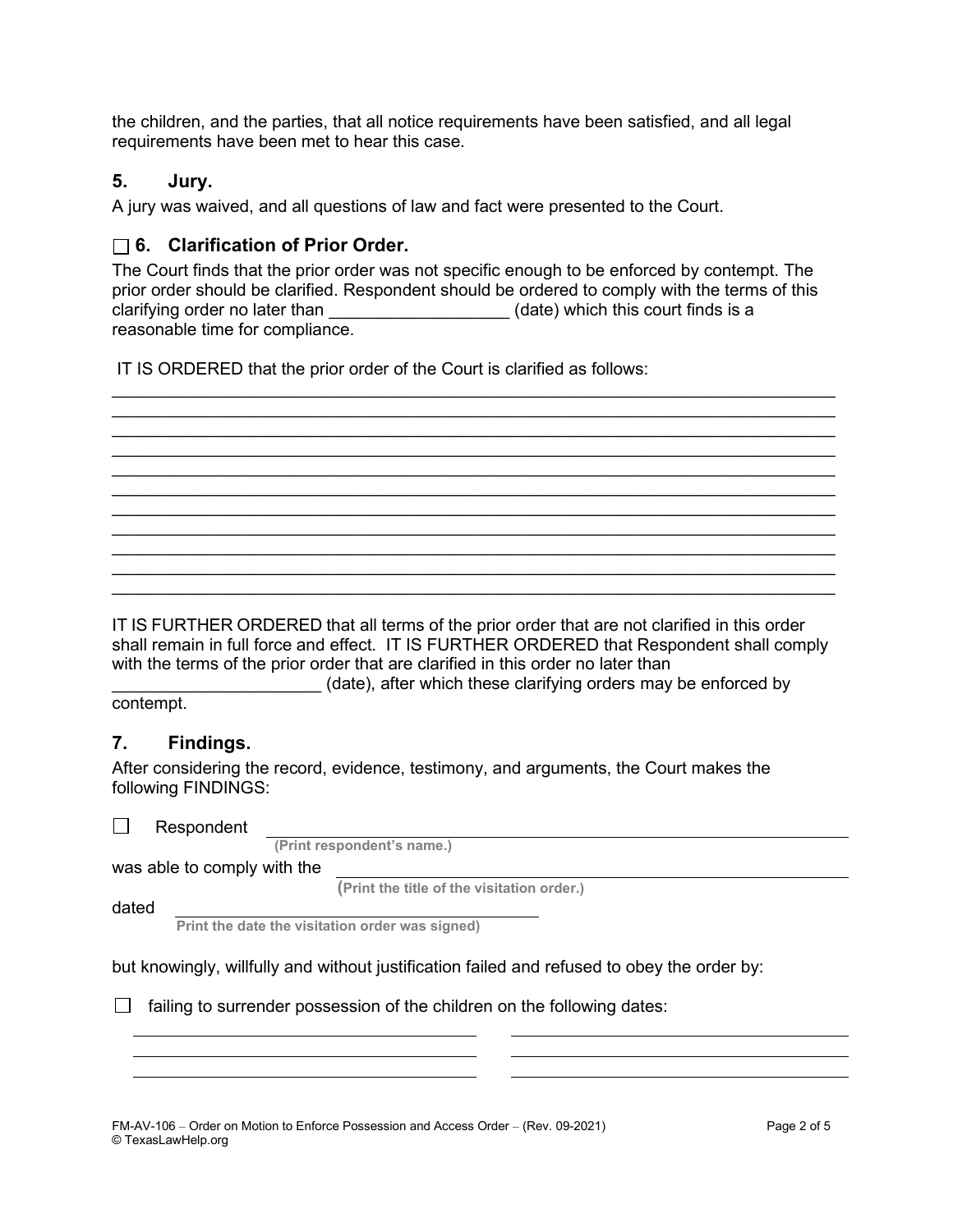$\Box$  failing to timely return the children on the following dates:

failing to disclose to Movant: **(Check all that apply.)**

- $\Box$  Respondent's residential address
- $\Box$  Respondent's home telephone number
- $\Box$  Respondent's mailing address
- $\Box$  The name of Respondent's employer
- $\Box$  Respondent's work address
- $\Box$  Respondent's work telephone
- $\Box$  Respondent's driver's license number
- $\Box$  Respondent's email address
- $\Box$  Respondent's other contact information:

 $\Box$  failing to provide medical insurance information of a child subject to the orders to Movant: **(Check all that apply.)**

- $\Box$  medical insurance documents:
- $\Box$  Children's Health Insurance Program documents
- $\Box$  Dental insurance documents

The Court specifically finds that Respondent is in contempt for each separate violation listed above. The Court further finds that on the day of this hearing, the Respondent has the ability to comply with the prior order of the Court.

## **8. Relief Granted.**

IT IS THEREFORE, ORDERED, ADJUDGED AND DECREED that Respondent,

**(Print Respondent's name.)** 

is in contempt of court for each separate violation listed above.

**(The Court will complete the section below.)**

**Sentence**:

Respondent,

**(Print Respondent's name.)**

shall be confined in the county jail of \_\_\_\_\_\_\_\_\_\_\_\_\_\_\_\_\_\_\_\_\_\_\_\_\_\_\_\_\_\_\_\_County, Texas, for a period not to exceed eighteen months or until Respondent has complied with the following orders, whichever comes first.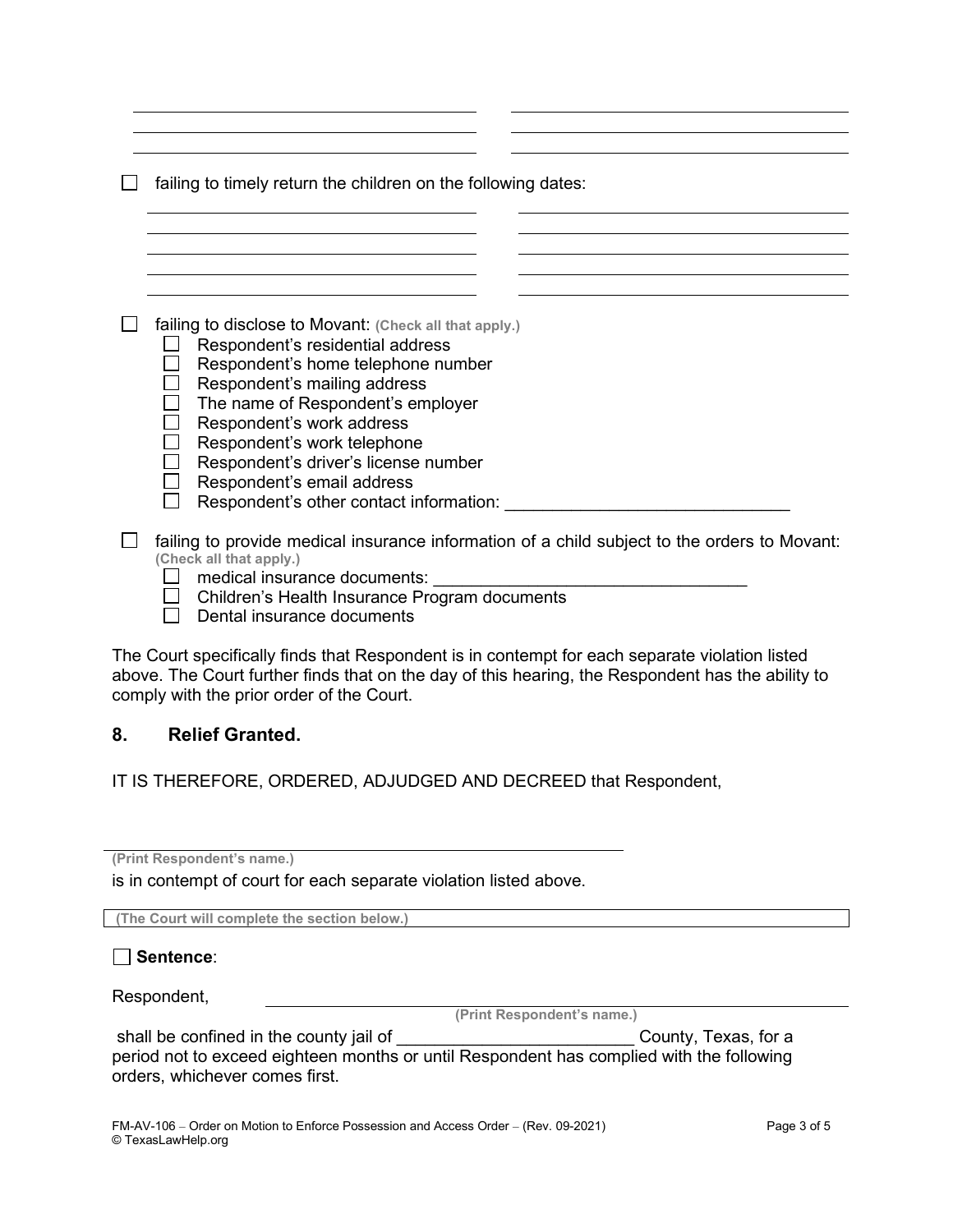IT IS ORDERED that Respondent:

 $\mathcal{L}_\text{max}$  , and the contribution of the contribution of the contribution of the contribution of the contribution of the contribution of the contribution of the contribution of the contribution of the contribution of t \_\_\_\_\_\_\_\_\_\_\_\_\_\_\_\_\_\_\_\_\_\_\_\_\_\_\_\_\_\_\_\_\_\_\_\_\_\_\_\_\_\_\_\_\_\_\_\_\_\_\_\_\_\_\_\_\_\_\_\_\_\_\_\_\_\_\_\_\_\_\_\_\_\_\_\_ IT IS FURTHER ORDERED that Respondent not be given good conduct credit for time spent in the county jail. **Suspended Sentence/Probation**: IT IS ORDERED that this sentence shall be suspended and Respondent is placed on community supervision for a period of \_\_\_\_\_\_\_\_\_\_\_\_\_\_\_\_\_\_\_\_\_\_\_\_\_\_\_\_\_\_\_\_\_\_\_\_\_\_\_\_\_\_\_\_\_, on the following terms and conditions: 1. 2. IT IS ORDERED that Respondent pay \$ \_\_\_\_\_\_\_\_\_\_ dollars, taxed as costs, by cash, cashier's check, or money order to \_\_\_\_\_\_\_\_\_\_\_\_\_\_\_\_\_\_\_\_\_\_\_\_\_\_\_\_\_\_\_\_\_\_\_\_\_\_\_\_\_, the District Clerk of \_\_\_\_\_\_\_\_\_\_\_\_\_\_\_\_\_\_\_\_\_\_\_\_\_\_\_\_\_\_\_\_\_\_\_\_\_\_\_\_ County, Texas at \_\_\_\_\_\_\_\_\_\_\_\_\_\_\_\_\_\_\_\_\_\_\_\_\_\_\_\_\_\_\_\_\_\_\_\_\_\_\_\_\_\_\_\_\_\_\_\_\_ (address) by  $(\text{time})$  on  $(\text{time})$ 3. IT IS ORDERED that Respondent report to the community supervision officer as follows: \_\_\_\_\_\_\_\_\_\_\_\_\_\_\_\_\_\_\_\_\_\_\_\_\_\_\_\_\_\_\_\_\_\_\_\_\_\_\_\_\_\_\_\_\_\_\_\_\_\_\_\_\_\_\_\_\_\_\_\_\_\_\_\_\_\_\_\_\_\_\_\_\_\_\_\_  $\mathcal{L}_\text{max}$  , and the contribution of the contribution of the contribution of the contribution of the contribution of the contribution of the contribution of the contribution of the contribution of the contribution of t  $\mathcal{L}_\text{max}$  , and the contribution of the contribution of the contribution of the contribution of the contribution of the contribution of the contribution of the contribution of the contribution of the contribution of t \_\_\_\_\_\_\_\_\_\_\_\_\_\_\_\_\_\_\_\_\_\_\_\_\_\_\_\_\_\_\_\_\_\_\_\_\_\_\_\_\_\_\_\_\_\_\_\_\_\_\_\_\_\_\_\_\_\_\_\_\_\_\_\_\_\_\_\_\_\_\_\_\_\_\_\_ 4. IT IS ORDERED that Respondent obtain counseling on cooperative parenting skills from by \_\_\_\_\_\_\_\_\_\_\_\_\_\_\_\_\_\_\_\_\_\_\_\_\_\_\_\_\_\_\_\_\_\_\_\_\_\_\_\_\_\_\_\_\_\_\_\_\_\_\_\_\_\_\_\_\_\_\_\_\_ (date) 5. IT IS ORDERED that Respondent pay a community supervision fee of \$ dollars by cash, cashier's check, or money order to the Court through during the period of community supervision beginning on the first day of the month following this order, and on the first day of each month thereafter, so long as community supervision id ordered.

\_\_\_\_\_\_\_\_\_\_\_\_\_\_\_\_\_\_\_\_\_\_\_\_\_\_\_\_\_\_\_\_\_\_\_\_\_\_\_\_\_\_\_\_\_\_\_\_\_\_\_\_\_\_\_\_\_\_\_\_\_\_\_\_\_\_\_\_\_\_\_\_\_\_\_\_

**Deferred Sentencing**: The court defers sentencing of Respondent until the date of the next review hearing.